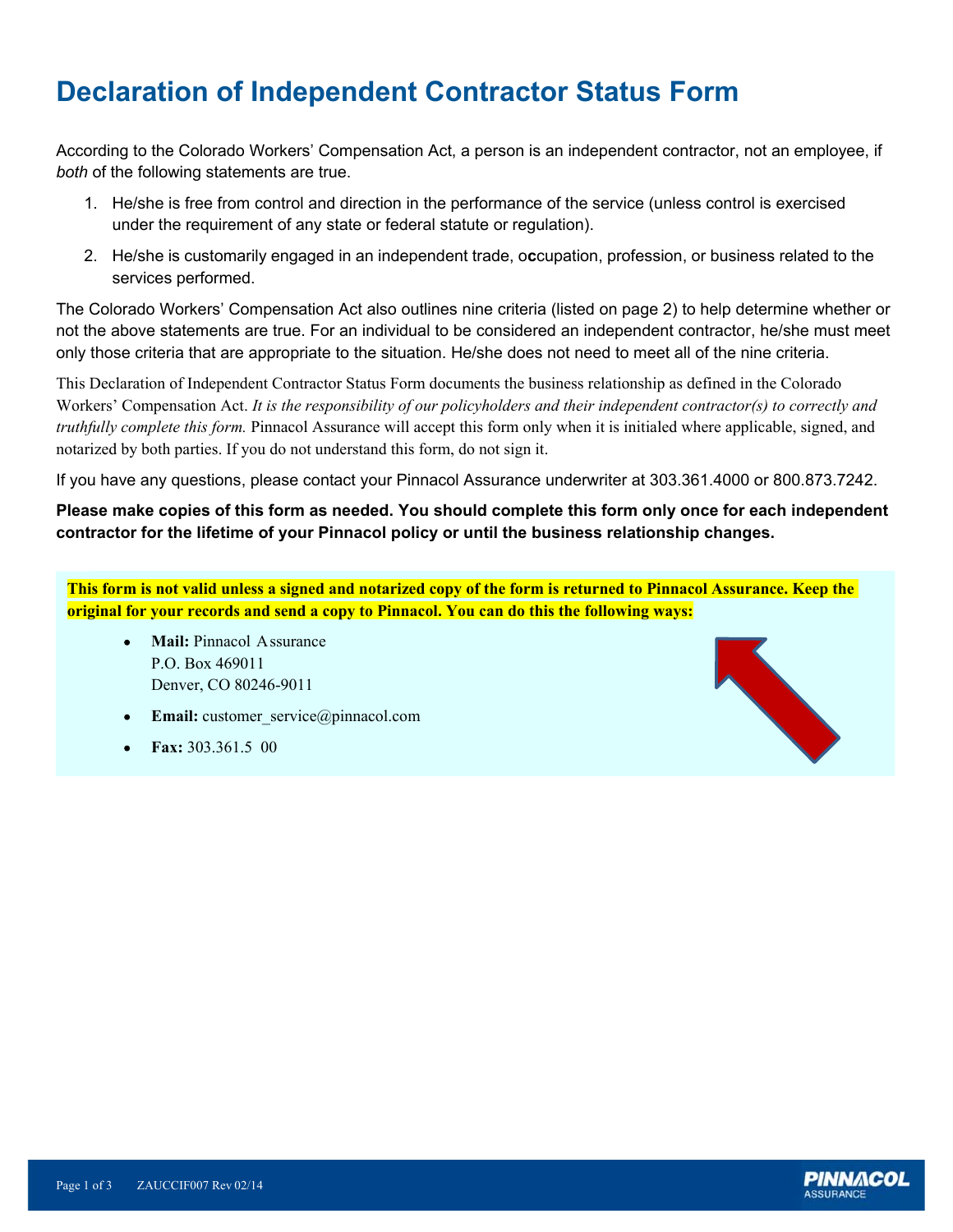# **Declaration of Independent Contractor Status Form**

| We certify UNDER PENALTY OF PERJURY that (insert contractor's name and trade name below):        |                                                                                                                                                                                                                       |
|--------------------------------------------------------------------------------------------------|-----------------------------------------------------------------------------------------------------------------------------------------------------------------------------------------------------------------------|
| Name: Subcontractor Name Here                                                                    | <b>Trade name: Subcontractor Business Name</b>                                                                                                                                                                        |
| Performing (type of work): Type of work                                                          | <b>Federal Employer Identification #: 46-9478873</b>                                                                                                                                                                  |
| <b>Address: 12445 Main Street USA Denver CO</b>                                                  | Phone: 303 - 555 - 5555                                                                                                                                                                                               |
| Is an independent contractor (IC) and is not an employee of the following policyholder (PH):     |                                                                                                                                                                                                                       |
| Policyholder's name: Nicholas Custom Homes. LLC                                                  |                                                                                                                                                                                                                       |
| <b>Address: (Builder address)</b>                                                                |                                                                                                                                                                                                                       |
| Policy #: Builder Work Comp policy #                                                             | Phone: Builder Phone #                                                                                                                                                                                                |
| performs services meet the following criteria: Subcontractor and Builder Initial                 | We also certify, by OUR initials WHERE APPLICABLE, that the above business for which the above individual                                                                                                             |
| period);<br>nitial                                                                               | IC SCPH. B.1. The business DOES NOT require the individual to work ONLY for the business for whom services<br>are performed (except that the individual may DECIDE to work only for the business for a definite       |
| or instruct the individual as to how work will be performed);                                    | PH. B_2. The business DOES NOT establish a quality standard for the individual (except that the<br>business may provide plans and specifications regarding work but cannot oversee the actual work                    |
| rate;                                                                                            | IC SCPH. B3. The business DOES NOT pay the individual a salary or an hourly rate instead of a fixed or contract                                                                                                       |
| <b>IC_SCPH. B</b><br>specifications of the contract;                                             | $\overline{.}4$ . The business DOES NOT terminate the work or the service provided during the contract period<br>unless the individual violates the terms of the contract or fails to produce a result that meets the |
| <b>IC SCPH. B5.</b> The business DOES NOT provide more than minimal training for the individual; |                                                                                                                                                                                                                       |
| equipment may be supplied);                                                                      | IC SCPH. B 6. The business DOES NOT provide tools or benefits to the individual (except that materials and                                                                                                            |
| range of agreeable work hours may be established);                                               | <b>IC SCPH. B7.</b> The business DOES NOT dictate the time of performance (except that a completion schedule and a                                                                                                    |
| to the trade or business name of the individual;                                                 | IC SCPH. B8. The business DOES NOT pay the individual personally instead of making payment or checks payable                                                                                                          |
|                                                                                                  | <b>IC SCPH, B9.</b> The business DOES NOT combine the business operations in any way with the individual's business<br>operations instead of maintaining all such operations separately and distinctly.               |
|                                                                                                  |                                                                                                                                                                                                                       |
|                                                                                                  |                                                                                                                                                                                                                       |

**Do not forget to complete page 3 of this form, which contains the Certification by the Independent Contractor. This certification must be signed and notarized.**